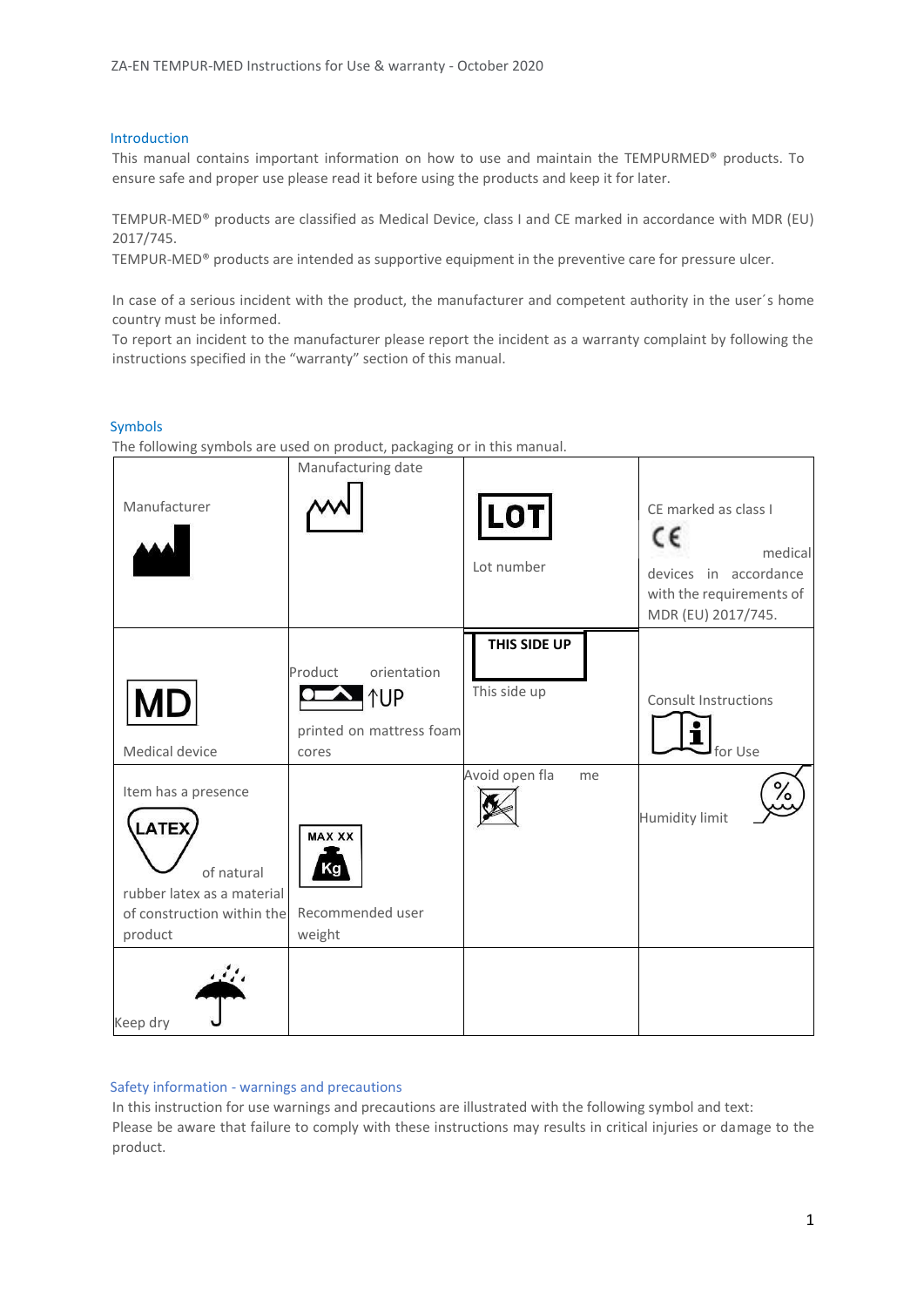| <b>WARNING</b>   | Be aware of situations or practices that may cause death or<br>critical injuries                    |
|------------------|-----------------------------------------------------------------------------------------------------|
| CAUTION          | Be aware of situations or practices that may cause moderate or<br>minor injuries                    |
| <b>IMPORTANT</b> | Be aware of situations or practices that could result in damage to<br>the product or other property |

## Intended use

 $\mathbf{r}$ 

The intended purpose of the TEMPUR-MED® products is to prevent or reduce the risk of developing pressure ulcers in adults.

The TEMPUR-MED® products are suitable for weights up to 150 kg unless stated otherwise (e.g on certain wheelchair cushions).

It is important that immobilized users are repositioned on a regular basis.

The TEMPUR-MED® product range is intended for hospitals, care environments (for example nursing homes, rehabilitation facilities) and home care.

### Product description

The TEMPUR-MED® range consists of mattresses, mattress toppers, pillows, cushions, positioning products, as well as products for dental chairs, operating rooms and scanners.

The TEMPUR-MED® products consists of the following parts:

- Foam core containing visco-elastic pressure redistributing TEMPUR® foam material
- polyurethane incontinence cover

#### Covers

The TEMPUR-MED® incontinence covers are manufactured with waterproof, stretchable, airpermeable polyurethane material, which allows the TEMPUR® foam material to breathe. For information about constituent materials – see product label, which is located inside the cover.

For selected TEMPUR-MED® products the incontinence covers are available in both sewn and welded versions. Sewn version are intended for environments with lower risk of liquids/body fluids (e.g. most bed wards and day centers). Welded versions are intended for environments with higher risk of liquids/body fluids (e.g. operating rooms).

#### Non-slip coating

Selected TEMPUR-MED® products have a non-slip coating on the underside to help keeping the products from sliding during use.

The non-slip properties are not impaired by washing the cover.

## Unpacking and installing the TEMPUR-MED® products:

IMPORTANT: When unpacking the product take care not to puncture or damage the cover.

Once unpacked, the product may give off a slight odour. This is harmless and will disappear after a short period of use.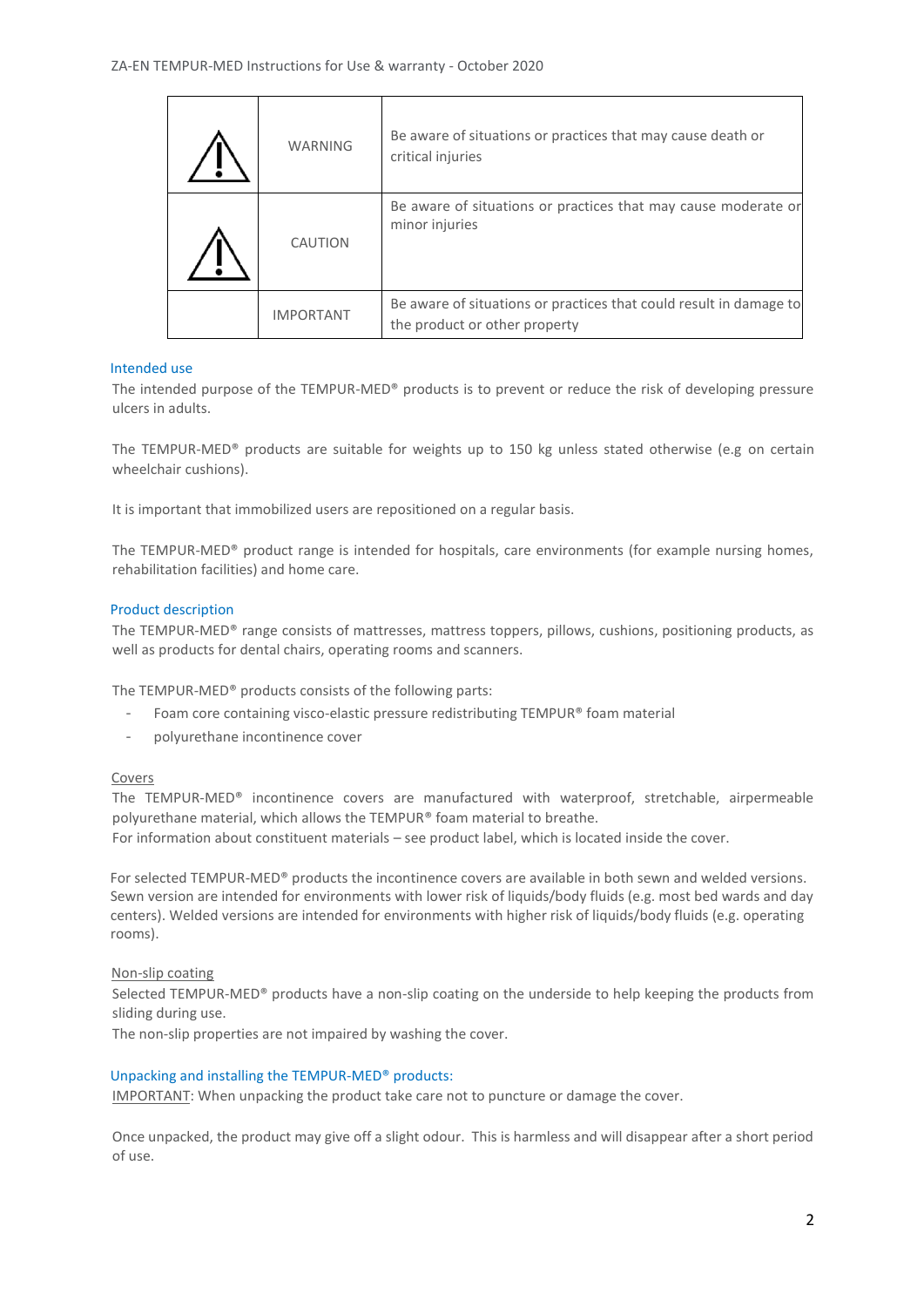During shipping, the covers of larger items may move from their original position. Once unpacked, allow the product to warm up to ambient air temperature, the cover can then be straightened back into position by hand.

IMPORTANT: Do not unroll TEMPUR-MED® mattress toppers in cold conditions as there is risk of tearing or cracking the foam material. Allow the product to adjust to room temperature before unrolling.

## Using the TEMPUR-MED® products

Warning: Be aware of how users with reduced mobility are positioned on mattress, mattress topper and/or pillow or cushion to avoid risk of suffocation.

We strongly recommend not to smoke in bed or while using the products.

Warning: Risk of fire: keep products away from open flames.

 $\overline{\mathcal{A}}$  Caution: Before using the TEMPUR-MED® products ensure the product is suitable for the user and intended support surface (for ex. bed base, seat surface).

 $\overline{\mathcal{A}}$  Caution: Users must be repositioned regularly.

Caution: Recommended use is with a bed sheet directly on the mattress/mattress topper and a pillowcase on pillows.

Do not use bed pads, blankets, plastic sheets or similar products between TEMPURMED® product and user. Do not use hot water bottles or electric blankets with the TEMPUR-MED® products Such products may affect or reduce the pressure redistributing properties and thereby the clinical benefits.

# $\overline{\triangle}$  Caution: It is important that there are no foreign objects, folds or seems in clothing or bed sheets located between user and the TEMPUR-MED® product as it may increase risk of pressure ulcer development.

 $\hat{\triangle}$  Caution: Be aware of sharp items and equipment that may damage the cover and cause fluid ingress into the foam core. Fluid will damage the Tempur® foam material which will affect or reduce the product's pressure redistributing properties and thereby the clinical benefits.

Do not stick sharp objects into the cover or product (safety pins, syringes, scalpels or similar objects) Do not put sharp objects on top of the product (patient lifting pole, IV pole or similar equipment).

 $\sqrt{12}$  Caution: Ensure that mattresses and mattress toppers are placed with printed side facing upwards. In these products the TEMPUR® pressure redistributing foam material is on the topside of the core.

 $\Box$  Caution: Ensure that wheelchair cushions and other seating cushions are placed with top side up: avoid that the printed TEMPUR-MED® logo on the side of the product is placed upsidedown.

 $\hat{A}$  Caution: Mattress handles are only for lifting the weight of the mattress during handling, f. ex. during bed preparation.

 $\overline{\Delta}$  Caution: X-ray attenuation (scanner mattresses) The TEMPUR® foam is a high density material which can attenuate x-rays. The x-ray attenuation is equivalent to approx. 1,4 mm Al per. cm TEMPUR® foam material.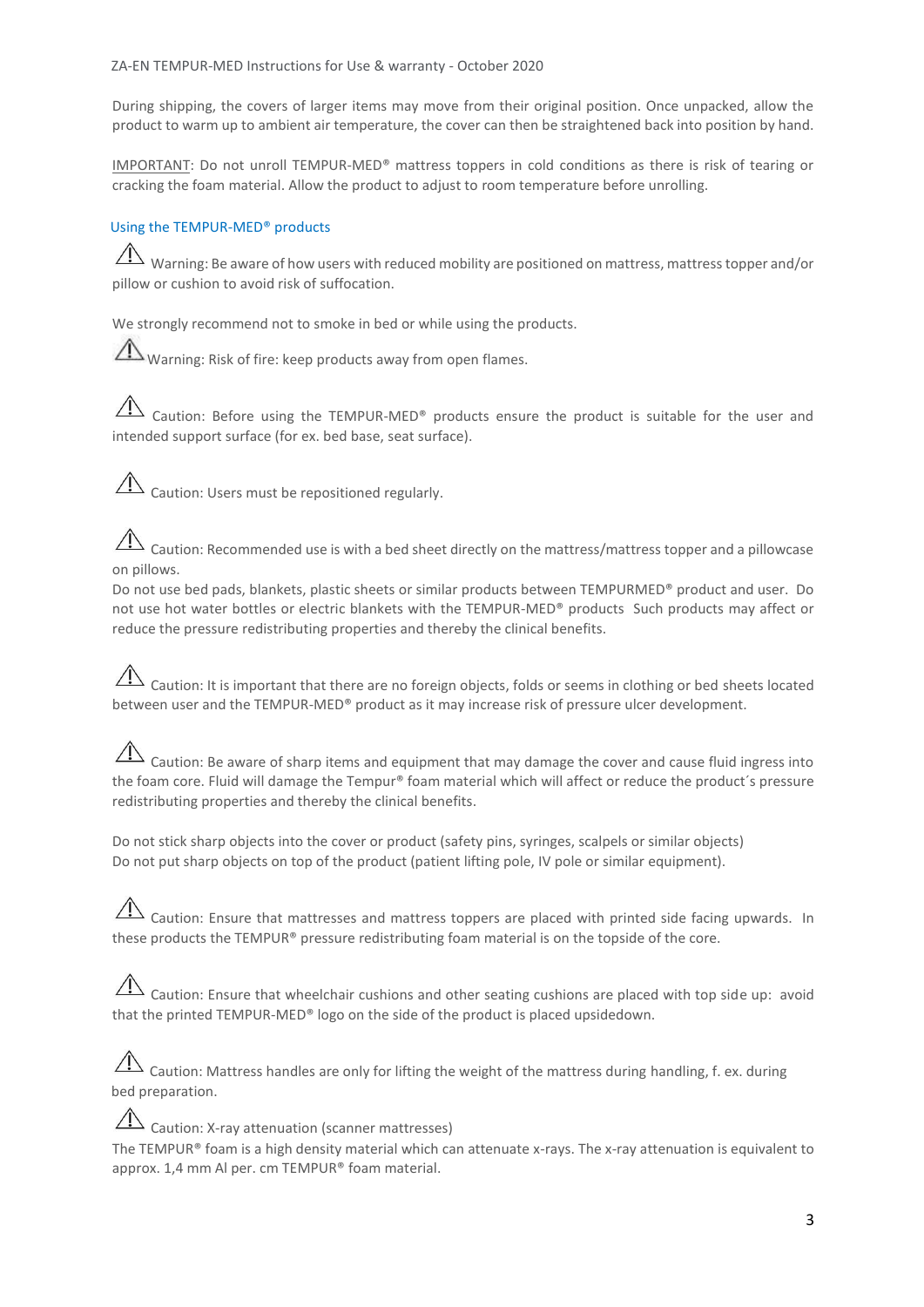IMPORTANT: TEMPUR-MED® mattresses must always be placed on a ventilated base, e.g. springs or slats to prevent moisture from accumulating in the mattress.

IMPORTANT: Covers must be inspected regularly for holes or tears to avoid damage to the TEMPUR® foam material.

IMPORTANT: Do not fold, bend or press your TEMPUR-MED® product into shape as there is risk of damaging the TEMPUR® foam material.

#### Cleaning and Maintenance

#### IMPORTANT:

Covers must be inspected regularly for holes or tears to avoid damage to the TEMPUR® foam material. Cover must be replaced if holes, tear or visible signs of wear appear.

#### IMPORTANT:

- Do not wash the TEMPUR® foam material.
- Do not steam-clean or dry-clean the TEMPUR® foam material.
- Do not autoclave the TEMPUR-MED® products.
- Do not treat TEMPUR-MED® products with ozone, UV light or ionization.

#### IMPORTANT:

- All TEMPUR-MED® products must be regularly ventilated to remove moisture.

#### Cleaning of covers

For washing of covers please follow the instruction on the product label which is located inside the cover.

Covers can be wiped off with a mild soapy solution or with normal hospital disinfectants such as: 70% ethanol or 0.1% sodium hypochlorite. Covers must be completely dry before use or storage.

IMPORTANT: Do not use phenol based cleaning solutions, bleach or other abrasive materials.

 $\triangle$  Caution: After washing ensure mattress cover is replaced according to the orientation printed on the side of the mattress foam core. The TEMPUR® foam material that provides pressure redistribution is only on the top-side of the core.

## Caution: After washing the covers of seating products/cushions with layers of foam please be aware of the orientation of the foam core when products is being reassembled. The TEMPUR® foam material that provides pressure redistribution is only on the top-side of the core.

## Transport, Handling and Storage

 $\hat{\Lambda}$  Caution: Mattress handles are only for lifting the weight of the mattress during handling.

Due to the viscoelasticity of the TEMPUR® foam material, both mattresses and rolled up mattress toppers can become slightly compressed during transport or storage. The product will return to its normal size after a short time at room temperature.

Do not bend or press TEMPUR-MED® products out of their original shape as you risk damaging the TEMPUR® foam material.

- Store in a dry environment (maximum 65% relative humidity).
- Before using or storing a cleaned product, make sure the product is completely dry.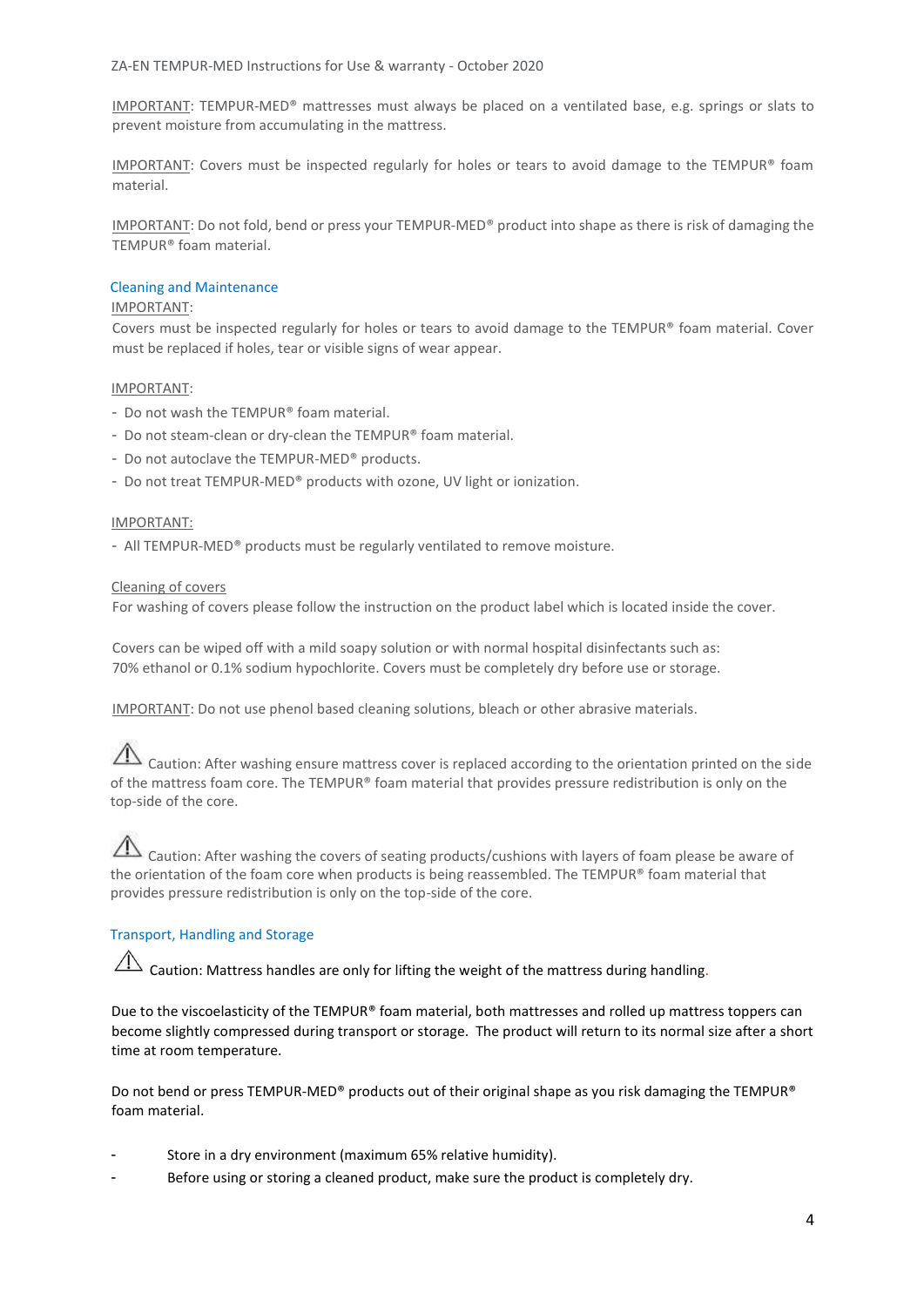- Mattresses must be stored flat, ideally in the original packaging.
- Mattress toppers must be stored flat or rolled up.
- Pillows, cushions and positioning products must be stored in their original shape. Do not store other items on top of the TEMPUR-MED products, as there is risk of permanent deformation of the foam material.

## Reuse of TEMPUR-MED® products

Tempur-MED® products are suitable for repeated use. Expected product lifetime depend on maintenance and intensity of use.

Products must be inspected and cleaned before reuse. Please refer to the "Cleaning and Maintenance" section of this manual.

#### Disposal

For disposal of your used TEMPUR-MED® product please refer to your local authority within your country market. Product should be cleaned prior to disposal to avoid risk of contamination.

#### Technical product information

Fire safety standards

Warning: Risk of fire: keep products away from open flames

| TEMPUR-MED <sup>®</sup> product                                                                 | Fire safety                                                                                                                              |
|-------------------------------------------------------------------------------------------------|------------------------------------------------------------------------------------------------------------------------------------------|
| Mattresses, mattress toppers                                                                    | EN 597-1 (cigarette test),<br>EN 597-2 (match equivalent test)                                                                           |
| Mattresses, mattress toppers (fire retardant<br>versions)                                       | BS 7177 medium hazard:<br>EN 597-1 (cigarette test),<br>EN 597-2 (match equivalent test)<br>BS 6807 (Crib V)<br>BS 5852 (Crib V on foam) |
| Pillows, cushions and positioning products (moulded<br>and granulated filling)                  | ISO 12952-1 (cigarette test),<br>ISO 12952-2 (match equivalent test)                                                                     |
| Pillows, cushions and positioning products, moulded<br>(fire retardant versions)                | ISO 12952-1 (cigarette test),<br>ISO 12952-2 (match equivalent test)<br>BS 5852 (source 5 on foam)                                       |
| Pillows, cushions and positioning products with<br>granulated filling (fire retardant versions) | ISO 12952-1 (cigarette test),<br>ISO 12952-2 (match equivalent test)<br>BS 5852 (source 2 on foam)                                       |

Further information is available upon request.

Latex

Certain TEMPUR-MED® products are manufactured of layers of foam with the

TEMPUR® foam material on top and with an adhesive that contains latex between the layers. Please check the product label inside the cover to see if the product you have purchased contain latex.

The TEMPUR® foam material and the cover do not contain latex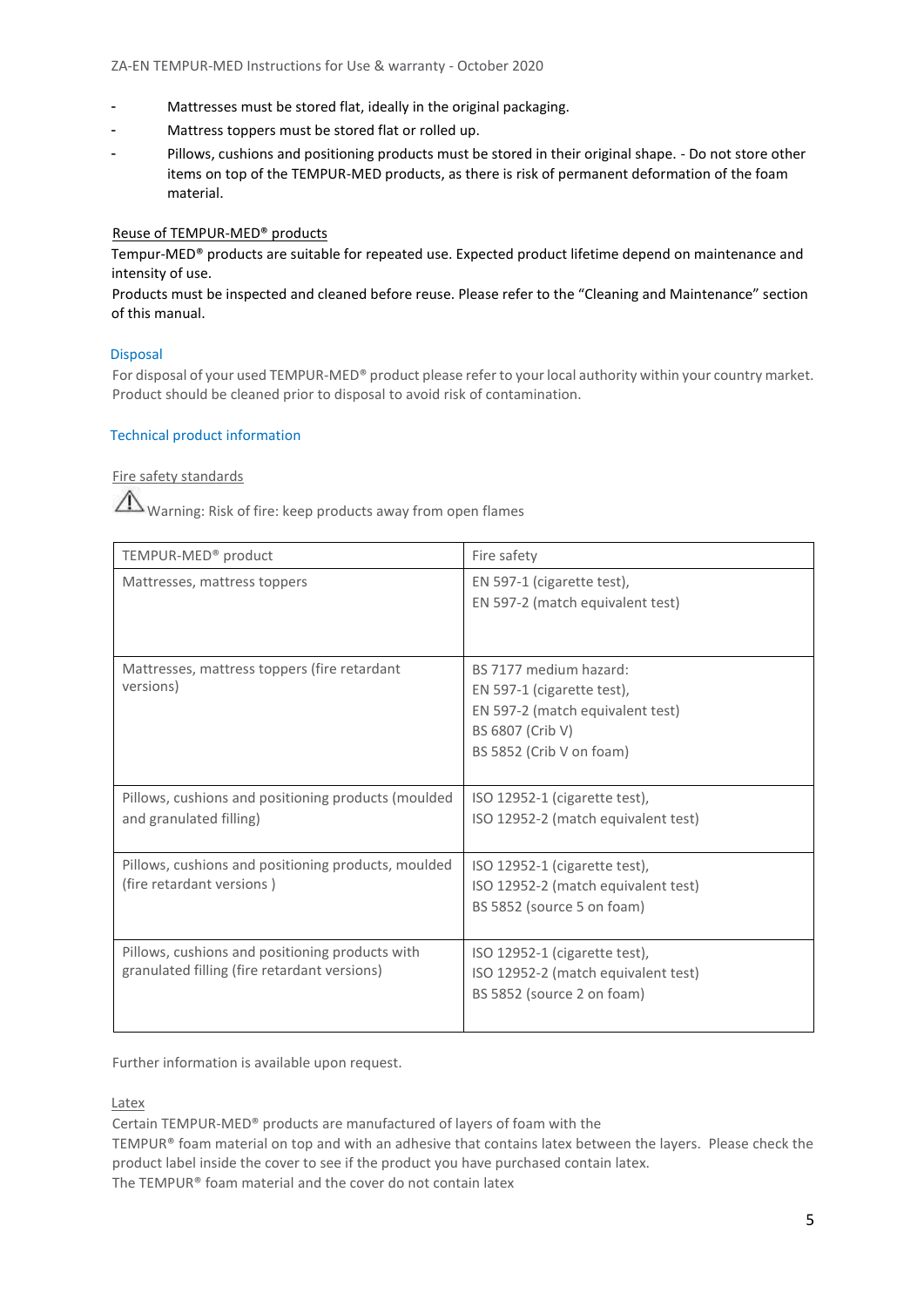#### X-ray attenuation (scanner mattresses)

X-ray attenuation is equivalent to approx. 1,4 mm Al per. cm TEMPUR® foam material.

#### Product dimensions and weight:

TEMPUR-MED® products are available in several different sizes as well as custom sizes. Product weight depend on product size. Further information is available upon request.

## Manufacturer



Dan-Foam ApS

 Holmelund 43 5560 Aarup Denmark \*Dan-Foam ApS is a subsidiary of TEMPURSealy International, Inc

#### **Warranty**

| Foam cores                                                        | Product warranty | What is covered                                                                                                                                                  |
|-------------------------------------------------------------------|------------------|------------------------------------------------------------------------------------------------------------------------------------------------------------------|
| Mattresses, mattress toppers, and 7 years<br>scanner toppers      |                  | Defects caused by faulty workmanship or<br>materials, and changes which cause a visible<br>permanent indentation more than 2 cm in the<br>TEMPUR® foam material. |
| Basic mattresses                                                  | 3 years          | Defects caused by faulty workmanship or<br>materials, and changes which cause a visible<br>permanent indentation more than 2 cm in the<br>TEMPUR® foam material. |
| cushions<br>Pillows.<br>and positioning products,<br>moulded core | 3 years          | Defects caused by faulty workmanship or<br>materials, and changes which cause a visible<br>permanent indentation more than 2 cm in the<br>TEMPUR® foam material. |
| with<br>Pillows<br>granulated filling                             | 3 years          | Defects caused by<br>faulty workmanship or<br>materials                                                                                                          |
| Covers                                                            | Product warranty | What is covered                                                                                                                                                  |
| PU covers                                                         | 3 years          | faulty workmanship or<br>Defects caused by<br>materials                                                                                                          |
| Basic mattress PU covers                                          | 2 years          | faulty workmanship or<br>Defects caused by<br>materials                                                                                                          |

Please check the warranty terms for the country where the product was originally purchased as there may be a different warranty period applicable.